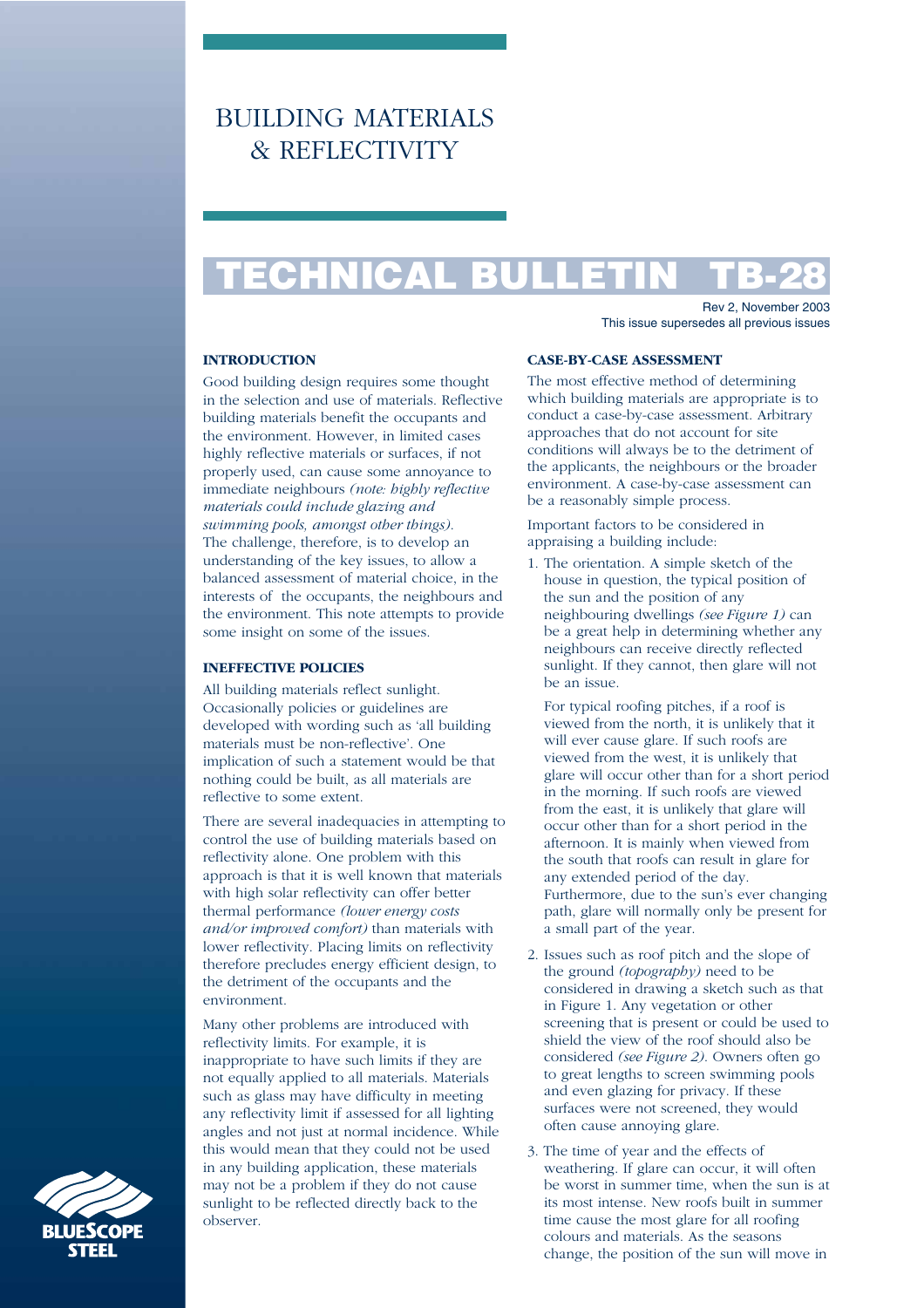the sky and the observer may no longer receive direct reflection. Furthermore, in the case of a COLORBOND<sup>®</sup> prepainted steel roof, some weathering will occur over time and by the following year the amount of reflected light will reduce. While this weathering process reduces glare, it occurs in a manner that does not substantially affect the thermal performance of the roofing system. It is important to

consider the effects of weathering, since the tendency for some materials to cause glare will change considerably with time, while others may continue to cause glare for most or all of their life *(terracotta tiles, many types of glazing, swimming pools etc)*.









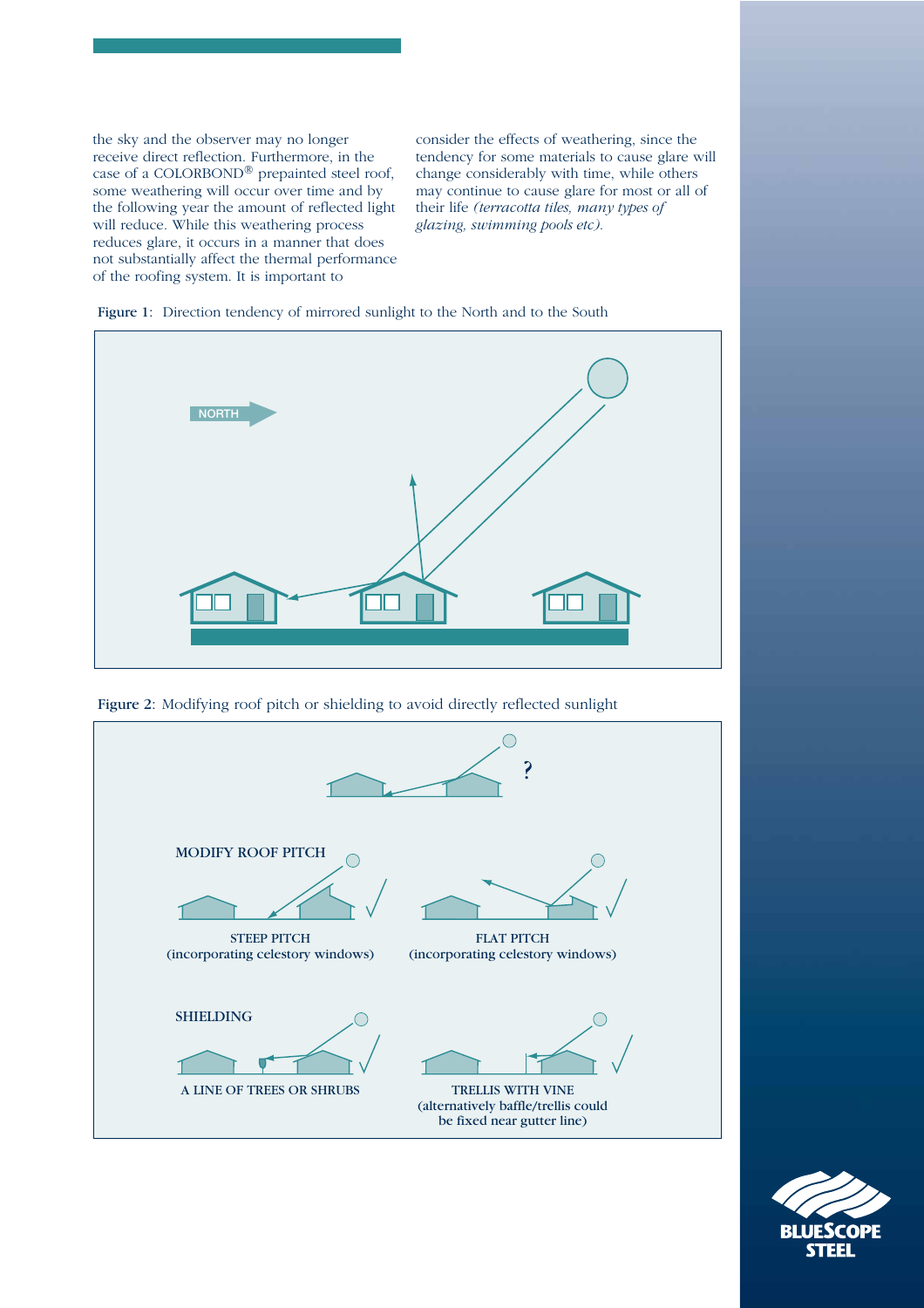#### **THERMAL EFFICIENCY**

Many building materials are designed to be highly reflective. The main benefits centre on the fact that highly reflective materials do not absorb as much heat as other materials and therefore stay cooler. This results in a building that will be more comfortable and not as expensive to cool in warm weather.

As an example, CSIRO was commissioned by BlueScope Steel Limited to perform thermal modelling based on a typical dwelling with a ZINCALUME® zinc/aluminium alloy-coated steel roof, compared to a similar dwelling with a red tile roof. The study was based on a Brisbane climate over a full year. It was found that the ZINCALUME® steel roof reduced the cooling bill to less than half when both dwellings were left uninsulated. Even when both dwellings were insulated, the cooling bill with the roof manufactured from ZINCALUME<sup>®</sup> steel was approximately 15 % less than the tiled roof.

#### **ENVIRONMENTAL BENEFITS**

Steel roofs offer many environmental benefits over alternative materials. For example, the BDP Environment Design Guide includes a paper by Lawson, Partridge and Gelder on 'Assessing the Environmental Impact of Building Materials'. In this paper, a timber frame with a steel roof gets a rating of 5.2 per square metre of roofing, while a similar frame with a clay tile roof gets a rating of 20.6 per square metre of roofing *(the higher the score the more environmentally damaging is the assembly)*. The Environment Design Guide is published by the Australian Council of Building Design Professionals Ltd *(BDP)*, which is the peak body for architects, engineers, quantity surveyors, landscape architects and planners.

The cooler surface of a light coloured roof can also offer benefits, not only the occupants of the building but also to the external environment. It has been demonstrated that the use of dark building materials *(particularly high mass materials)* in built up areas is contributing to increased local temperatures causing what is now commonly referred to as heat islands. Heat islands cause increased airconditioner loads and increased smog, which is contributing to increased greenhouse gas emissions and ozone depletion. In the US a database of reflective building materials is being constructed to encourage the use of such materials. Independent Information about the benefits of choosing reflective building materials can be sourced on the worldwideweb at http://eetd.lbl.gov/HeatIslands/PUBS, such as the article entitled 'Painting the town white – and green'.

Irrespective of the roofing material *(COLORBOND® prepainted steel, tiles etc)* most colours in any product range will probably have a similar gloss level and might be expected to give similar amounts of mirrored reflection. Therefore, while the colour will influence the amount of perceived glare to an extent, changing from a lighter to a darker colour in any given material may not have the desired effect of considerably reducing the perceived glare, if indeed direct reflection to the observer is likely to occur.

# **COMMERCIAL/INDUSTRIAL BUILDINGS**

Whilst much of the preceding comments are equally applicable to commercial/industrial buildings, these types of buildings tend not to cause many problems. Commercial/industrial roofs are usually light in colour, to take advantage of the thermal benefits discussed here. The roofs are often also high and flat and surrounding people seldom receive directly reflected sunlight. In fact in many cases the roofs cannot be seen from ground level.

Commercial/industrial walls are not a problem as the direct reflection often goes straight to the ground and is not received by people around the building. The main case where this may cause some concern is with multi-storey buildings. In this case, if direct reflection from walls can be seen by the observer, glare from windows may also be a significant problem as the sun may hit the windows at a low angle and most of the light will be reflected off.

# **CONCLUSION**

It has been shown that the use of reflectivity limits alone has many inherent problems. Products or colours that are likely to be eliminated are those that are the most thermally efficient. Reflectivity limits tend to limit the opportunity to use light colours, which can lead to increased energy use, increased greenhouse gas emission and ozone depletion. There is a growing awareness of this in the United States, with a number of government studies being initiated.

Given the benefits of choosing a reasonably reflective building material, it is suggested that building owners should be encouraged, rather than discouraged in the use of products such as the lighter COLORBOND® prepainted steel colours and ZINCALUME® steel. However, it is acknowledged that they can also cause some concern to neighbours in a limited number of situations. By considering buildings on a caseby-case basis, with a basic understanding of good design, appropriate materials can be used that ensure that the building is thermally efficient and nobody is inconvenienced.